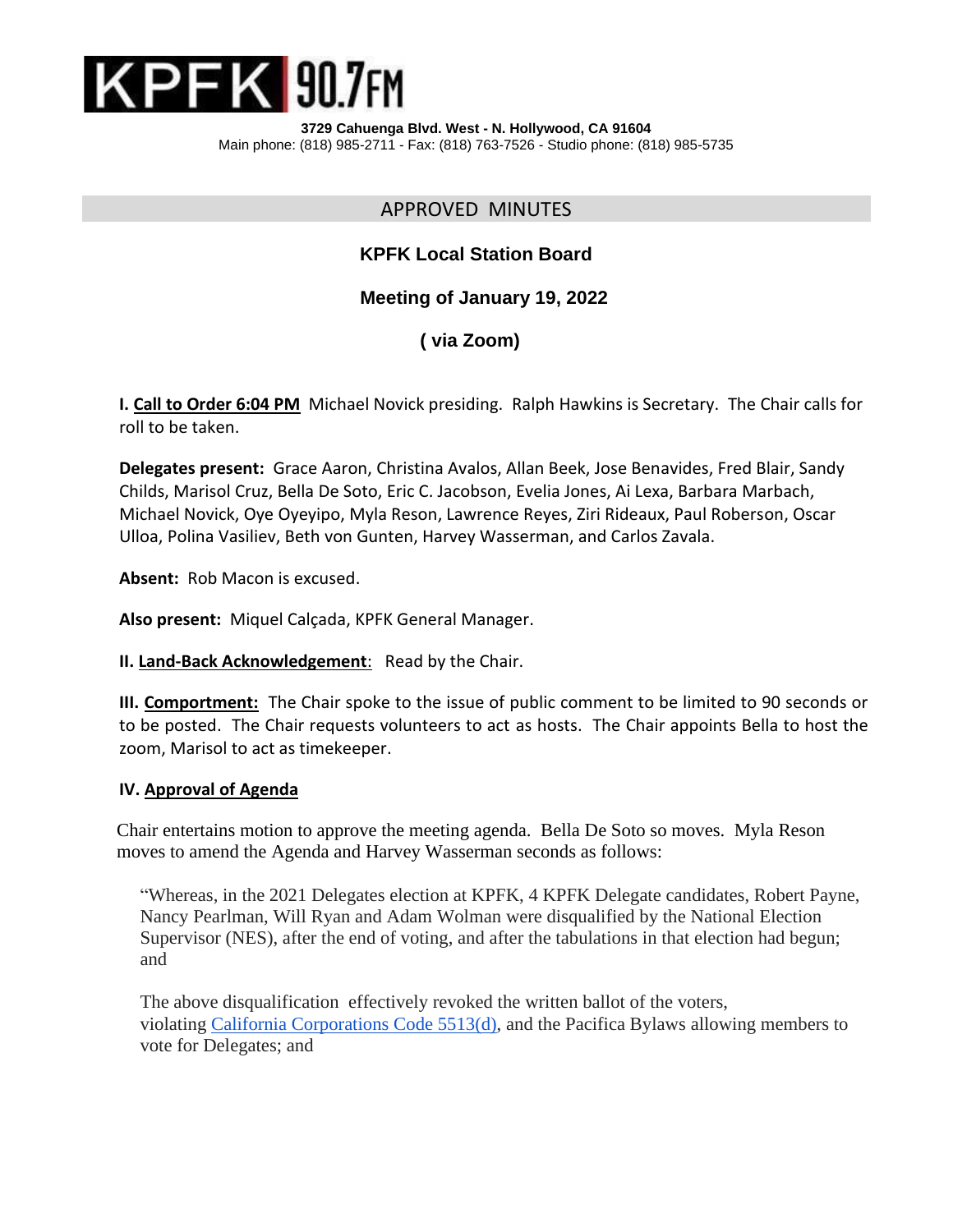Whereas Pacifica bylaws, Article 4 Section 6, [see below] defines the power of the election supervisor to disqualify candidates, limiting said disqualification criteria to violating the fair campaign provisions laid out in the Bylaws, and

Whereas the 4 disqualified candidates were not accused of violating the Fair Campaign Provisions at all, but rather, at best, they were accused of violating Corporations Code §6338 (that is, they were being accused of having their names on an endorsement postcard, the other side of which included a solicitation for funds to ensure the membership's majority vote yes decision was represented in court, in the action filed by the Pacifica Foundation against New Day Pacifica; and

Whereas one of the above four candidates, Will Ryan has since died;

Furthermore,

Whereas the National Election Supervisor (NES) is limited to disqualifying candidates in good faith and this disqualification was not done in good faith, based on the following:

1) When the publication of the tally was done, the NES did not even put said candidates names on the tally, indicating that they had even run;

2) At the same time that the NES disappeared said candidates from the final tally, she removed the names of all of the candidates from the website, so that it was virtually impossible to know whether they had even run as candidates; and no reason was given for the disappearance for weeks;

Therefore, be it hereby resolved that the 3 remaining disqualified 2021 KPFK Delegate candidates be reinstated as candidates and the KPFK Delegate vote, including the votes for the three remaining Candidates be tabulated and certified by the independent vendor Simply Voting, and published by Pacifica by February 1, 2022.

Therefore be it further resolved: If, after re-tabulation the results show that the above 3 candidates were among the 9 highest vote-getters in the election, then the 3 lowest vote-getters, seated on the KPFK-LSB (based on the vote which excluded the above 3 candidates) be replaced by the higher vote-getters, and the lower vote-getters serve as alternates, should a vacancy occur in the future."

Roll call vote taken: 9 yea, 13 nay. The motion fails. Motion to Adjourn by Harvey Wasserman: 6 yea, 15 nay, and 1 abstention. The motion fails.The Chair calls for any further objections, and hearing none, declares the Agenda approved.

**V. Pacifica Mission Statement & Membership Appeal:** Pacifica Statement is read by the Chair. Appeal for support of the station made by Bella De Soto.